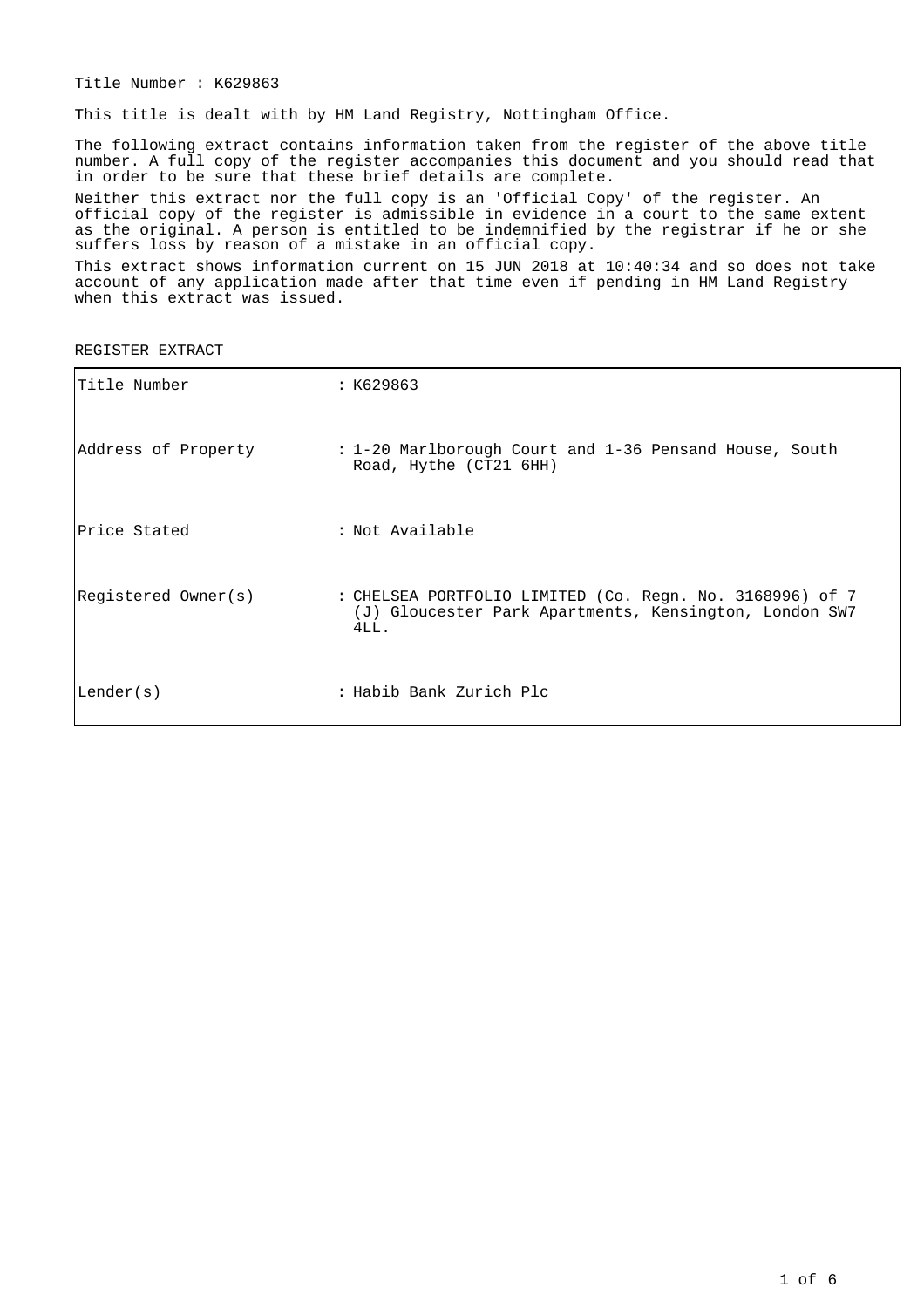This is a copy of the register of the title number set out immediately below, showing the entries in the register on 15 JUN 2018 at 10:40:34. This copy does not take account of any application made after that time even if still pending in HM Land Registry when this copy was issued.

This copy is not an 'Official Copy' of the register. An official copy of the register is admissible in evidence in a court to the same extent as the original. A person is entitled to be indemnified by the registrar if he or she suffers loss by reason of a mistake in an official copy. If you want to obtain an official copy, the HM Land Registry web site explains how to do this.

# A: Property Register

This register describes the land and estate comprised in the title.

KENT : SHEPWAY

- 1 (10.07.1987) The Freehold land shown edged with red on the plan of the above Title filed at the Registry and being 1-20 Marlborough Court and 1-36 Pensand House, South Road, Hythe (CT21 6HH).
- 2 A Conveyance of the land in this title dated 29 May 1987 made between (1) Shepway District Council and (2) Kenlee Limited (Purchaser) contains the following provision:-

"IT IS HEREBY AGREED AND DECLARED that the Purchaser and its successors in title shall not by virtue of this deed acquire any right of light or air which would prejudice the free use and enjoyment of light or air had by the purchaser or its successors in title from or over any adjoining land of the Council shall be deemed to be had by the consent (hereby given) of the Council."

# B: Proprietorship Register

This register specifies the class of title and identifies the owner. It contains any entries that affect the right of disposal.

#### Title absolute

- 1 (03.12.1996) PROPRIETOR: CHELSEA PORTFOLIO LIMITED (Co. Regn. No. 3168996) of 7 (J) Gloucester Park Apartments, Kensington, London SW7 4LL.
- 2 (09.10.2015) RESTRICTION: No disposition of the registered estate by the proprietor of the registered estate is to be registered without a written consent signed by the proprietor for the time being of the Charge dated 30 September 2015 in favour of Habib Bank Zurich Plc referred to in the Charges Register.

#### C: Charges Register

This register contains any charges and other matters that affect the land.

1 The parts of the land affected thereby are subject to the following rights granted by a Transfer of the land edged and numbered K678381 in green on the title plan dated 6 October 1989 made between (1) Larchimage (Lympne Industrial Estate) Limited (Vendor) and (2) The South Eastern Electricity Board (Board):-

"TOGETHER with the rights and liberties set out in the First Schedule hereto such of those rights and liberties as relate to electric lines being held by the Board as appurtenant to its undertaking.

THE FIRST SCHEDULE

(Rights Granted)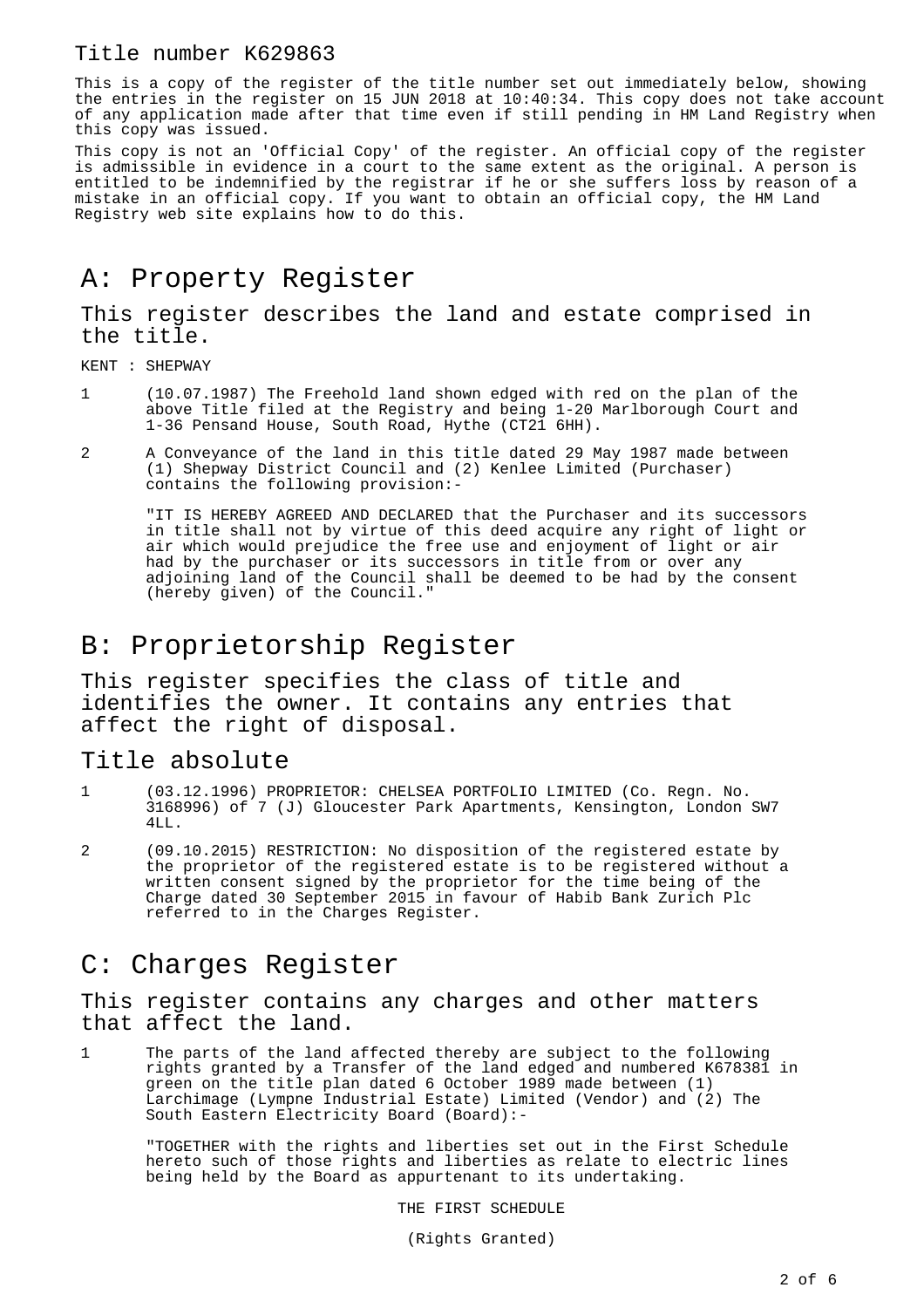#### C: Charges Register continued

(a) Full right and liberty for the Board and all persons authorised by it and with or without vehicles to pass and repass at all times and for all purposes over and along the brown land and the blue land

(b) Full right and liberty for the Board to open gates or doors installed in the north eastern boundary of the pink land outwards over the brown land.

(c) Full right and liberty for the Board to retain lay and maintain (which expressions shall without prejudice to the generality thereof include to use and from time to time to repair alter re-lay renew supplement inspect examine test and remove) electric lines under the brown land and the yellow land including (but not so as to limit the generality of the foregoing grant) through the ducts therefore and to break up the respective surfaces thereof so far as may be necessary from time to time for all or any of such purposes and also for all or any of such purposes to enter the adjoining land."

The said Transfer also contains the following covenants by the Vendor:-

(Covenants by the Vendor)

First Part

(a) Forthwith at the Vendor's own expense and to the satisfaction of the Board to lay ducts (complying in all respects with the requirements of the Board) to carry electric lines under those parts of the yellow land which are also hatched black on the plan.

(b) Not to interfere with or obstruct or permit or suffer to be interfered with or obstructed the free flow of air to from and through the ventilators in the doors and in the sub station enclosure in particular

Second Part

The covenants in this part of this Schedule are entered into with the intent and so as to bind the brown land and the yellow land and every part thereof and also all land comprised in the above mentioned Title which is within 1.5 metres of the brown land and/or the yellow land and every part thereof into whosesoever hands the same respectively may come and to benefit and protect the rights and liberties hereby granted to the Board

(a) Not to do or permit or suffer to be done any act which would in any way interfere with or damage any electric line retained or laid by the Board in the exercise of the rights and liberties hereby granted or the said ducts

(b) Not to alter or permit or suffer to be altered the existing level of nor (subject as hereinafter provided) to cover or permit or suffer to be covered the surface of the brown land and/or the yellow land in such a manner as to render the laying of an electric line thereunder or access to any electric line retained or laid thereunder or access to each end of the said ducts impracticable or more difficult than it is at the date hereof PROVIDED ALWAYS and it is hereby agreed and declared that nothing in this present covenant contained shall prevent the laying and/or re-laying (as the case may be) of appropriate surfaces on any part of the brown land and/or the yellow land which forms the site of an intended or existing road or footpath or other way after the initial laying of electric lines thereunder pursuant to the rights and liberties hereby granted

(c) Without prejudice to the generality of paragraph (b) of this part of this Schedule not to erect or permit or suffer to be erected any building or structure (other than such as are shown on the plan and then only provided that the covenant in paragraph (a) of the First Part of this Schedule shall have previously been fully complied with) not to plant or permit or suffer to be planted any trees on or within a distance of 1.5 metres of the brown land and/or the yellow land."

NOTE: The brown, blue and yellow lands referred to are hatched blue,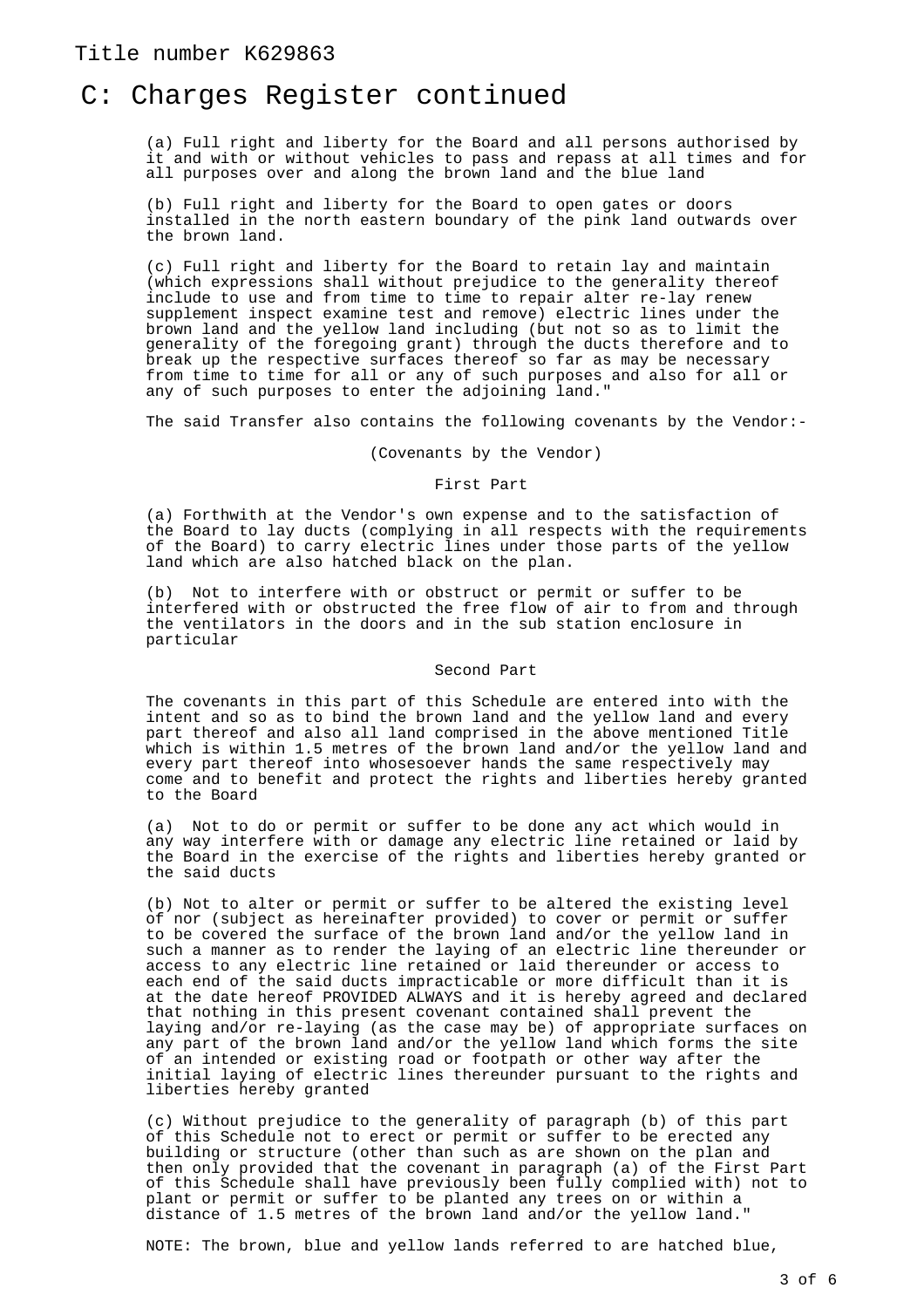## C: Charges Register continued

tinted blue and hatched brown respectively on the filed plan. The pink land is the land transferred

- 2 The parts of the land affected thereby are subject to the leases set out in the schedule of leases hereto. The leases grant and reserve easements as therein mentioned. NOTE: Each Lease is referenced by numbering on supplementary plans numbered 1 and 2 to the filed plan unless otherwise stated in the Schedule of Leases.
- 3 (09.10.2015) REGISTERED CHARGE dated 30 September 2015 affecting also other titles.

NOTE: Charge reference K629863.

- 4 (01.04.2016) Proprietor: HABIB BANK ZURICH PLC (Co. Regn. No. 8864609) of Habib House, 42 Moorgate, London EC2R 6JJ.
- 5 (09.10.2015) The proprietor of the Charge dated 30 September 2015 referred to above is under an obligation to make further advances. These advances will have priority to the extent afforded by section 49(3) Land Registration Act 2002.

#### Schedule of notices of leases

| 1  | 30.07.1992<br>1 (part of)<br>and 2     | Third Floor Flat 37 and<br>Parking Space 37  | 15.05.1992<br>125 years from<br>15.5.1992 | K717676 |
|----|----------------------------------------|----------------------------------------------|-------------------------------------------|---------|
| 2  | 30.07.1992<br>$3$ (part of)<br>and 4   | Third Floor Flat 40 and<br>Parking Space 40  | 15.05.1992<br>125 years from<br>15.5.1992 | K717677 |
| 3  | 30.07.1992<br>5 (part of)<br>and 6     | Third Floor Flat 42 and<br>Parking Space 42  | 15.05.1992<br>125 years from<br>15.5.1992 | K717678 |
| 4  | 30.07.1992<br>7 (part of)<br>and 8     | Third Floor Flat 44 and<br>Parking Space 44  | 15.05.1992<br>125 years from<br>15.5.1992 | K717679 |
| 5  | 30.07.1992<br>7 (part of)<br>and 9     | Fourth Floor Flat 52 and<br>Parking Space 52 | 15.05.1992<br>125 years from<br>15.5.1992 | K717680 |
| 6  | 30.07.1992<br>10 (part of)<br>and 11   | Ground Floor Flat 1 and<br>Parking Space 1   | 15.05.1992<br>125 years from<br>15.5.1992 | K717681 |
| 7  | 30.07.1992<br>1 (part of)<br>and $12$  | First Floor Flat 21 and<br>Parking Space 21  | 15.05.1992<br>125 years from<br>15.5.1992 | K717682 |
| 8  | 30.07.1992<br>13 (part of)<br>and 14   | First Floor Flat 22 and<br>Parking Space 22  | 15.05.1992<br>125 years from<br>15.5.1992 | K717683 |
| 9  | 30.07.1992<br>15 (part of)<br>and $16$ | First Floor flat 23 and<br>Parking Space 23  | 15.05.1992<br>125 years from<br>15.5.1992 | K717684 |
| 10 | 30.07.1992<br>$3$ (part of)<br>and 17  | First Floor Flat 24 and<br>Parking Space 24  | 15.05.1992<br>125 years from<br>15.5.1992 | K717685 |
| 11 | 30.07.1992<br>18 (part of)<br>and 19   | First Floor Flat 27 and<br>Parking Space 27  | 15.05.1992<br>125 years from<br>15.5.1992 | K717686 |
| 12 | 30.07.1992<br>5 (part of)<br>and 20    | First Floor Flat 26 and<br>Parking Space 26  | 15.05.1992<br>125 years from<br>15.5.1992 | K717687 |
| 13 | 30.07.1992<br>21 (part of)             | First Floor Flat 19 and<br>Parking Space 19  | 15.05.1992<br>125 years from              | K717688 |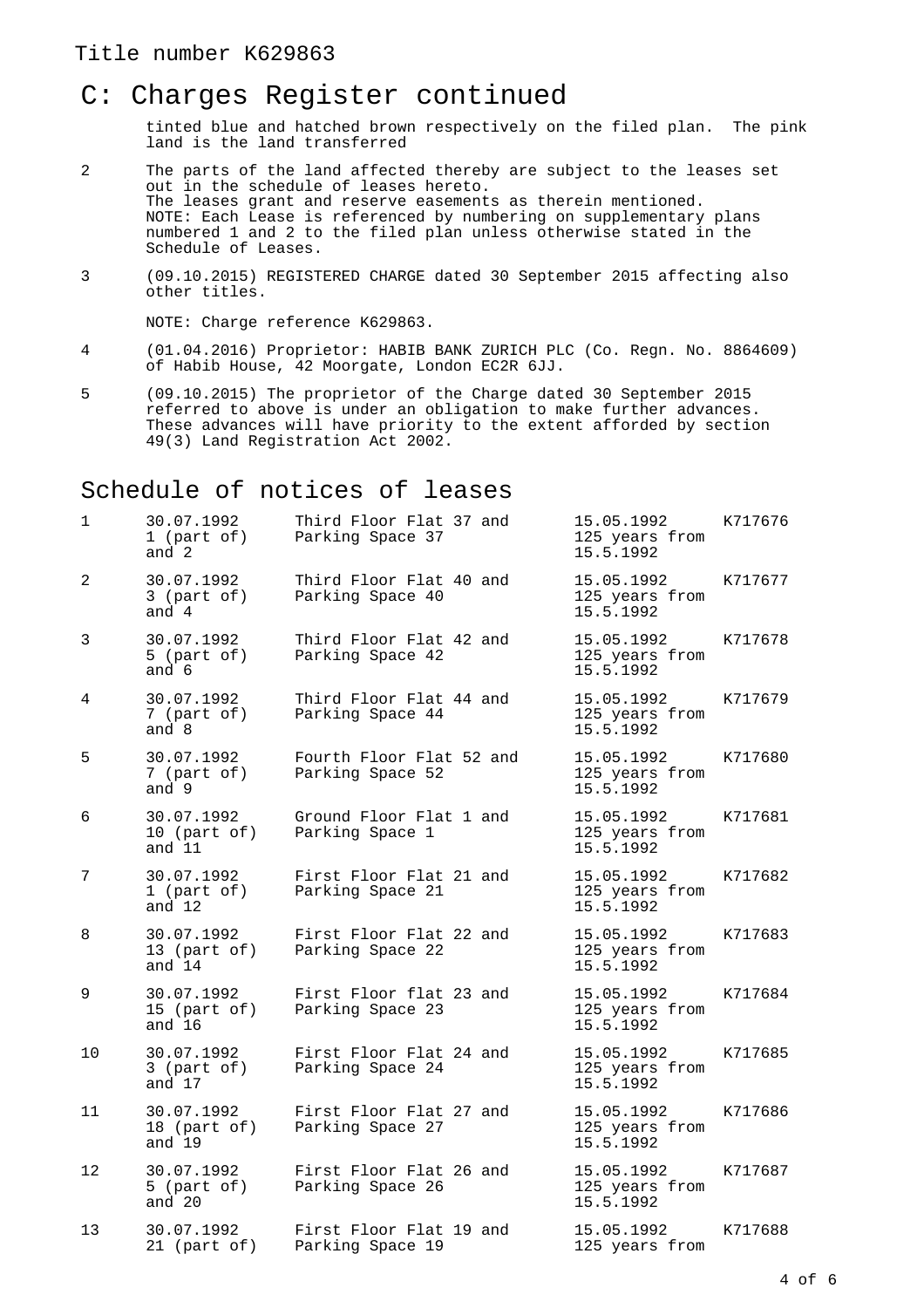## Schedule of notices of leases continued

|    | and 22                                |                                                                   | 15.5.1992                                 |         |
|----|---------------------------------------|-------------------------------------------------------------------|-------------------------------------------|---------|
| 14 | 30.07.1992<br>21 (part of)<br>and 23  | Ground Floor Flat 17 and<br>Parking Space 17                      | 15.05.1992<br>125 years from<br>15.5.1992 | K717689 |
| 15 | 30.07.1992<br>24 (part of)<br>and 25  | First Floor Flat 13 and<br>Parking Space 13                       | 15.05.1992<br>125 years from<br>15.5.1992 | K717690 |
| 16 | 30.07.1992<br>24 (part of)<br>and 26  | Ground Floor Flat 11 and<br>Parking Space 11                      | 15.05.1992<br>125 years from<br>15.5.1992 | K717691 |
| 17 | 30.07.1992<br>27 (part of)<br>and 28  | Ground Floor Flat 7 and<br>Parking Space 7                        | 15.05.1992<br>125 years from<br>15.5.1992 | K717692 |
| 18 | 30.07.1992<br>10 (part of)<br>and 29  | First Floor Flat 3 and<br>Parking Space 3                         | 15.05.1992<br>125 years from<br>15.5.1992 | K717693 |
| 19 | 30.07.1992<br>$3$ (part of)<br>and 30 | Second Floor Flat 32 and<br>Parking Space 32                      | 15.05.1992<br>125 years from<br>15.5.1992 | K717694 |
| 20 | 30.07.1992<br>15 (part of)<br>and 31  | Second Floor Flat 31 and<br>Parking Space 31                      | 15.05.1992<br>125 years from<br>15.5.1992 | K717695 |
| 21 | 30.07.1992<br>7 (part of)<br>and 32   | First Floor Flat 28 and<br>Parking Space 28                       | 15.05.1992<br>125 years from<br>15.5.1992 | K717696 |
| 22 | 30.07.1992<br>1 (part of)<br>and 33   | Second Floor Flat 29 and<br>Parking Space 29                      | 15.05.1992<br>125 years from<br>15.5.1992 | K717697 |
| 23 | 30.07.1992<br>35 (part of)<br>and 34  | First Floor Flat 25 and<br>Parking Space 25                       | 15.05.1992<br>125 years from<br>15.5.1992 | K717698 |
| 24 | 30.07.1992<br>7 (part of)<br>and 36   | Second Floor Flat 36 and<br>Parking Space 36                      | 15.05.1992<br>125 years from<br>15.5.1992 | K717699 |
| 25 | 30.07.1992<br>37 (part of)<br>and 38  | Ground Floor Flat 2 and<br>Parking Space 2                        | 15.05.1992<br>125 years from<br>15.5.1992 | K717700 |
| 26 | 30.07.1992<br>37 (part of)<br>and 39  | First Floor Flat 4 and<br>Parking Space 4                         | 15.05.1992<br>125 years from<br>15.5.1992 | K717701 |
| 27 | 30.07.1992<br>40, 41 and 42           | Second Floor Flat 5,<br>Parking Space 5 and Parking<br>Space 57   | 15.05.1992<br>125 years from<br>15.5.1992 | K717702 |
| 28 | 30.07.1992<br>43 (part of)            | Ground Floor Flat 6                                               | 15.05.1992<br>125 years from<br>15.5.1992 | K717703 |
| 29 | 30.07.1992<br>44                      | Parking Space 6                                                   | 15.05.1992<br>125 years from<br>15.5.1992 | K717704 |
| 30 | 30.07.1992<br>46, 47, and 48          | Second Floor Flat 10,<br>Parking Space 10 and<br>Parking Space 58 | 15.05.1992<br>125 years from<br>15.5.1992 | K717705 |
| 31 | 30.07.1992<br>49 (part of)<br>and 50  | Ground Floor Flat 12 and<br>Parking Space 12                      | 15.05.1992<br>125 years from<br>15.5.1992 | K717706 |
| 32 | 30.07.1992<br>49 (part of)<br>and 51  | First Floor Flat 14 and<br>Parking Space 14                       | 15.05.1992<br>125 years from<br>15.5.1992 | K717707 |